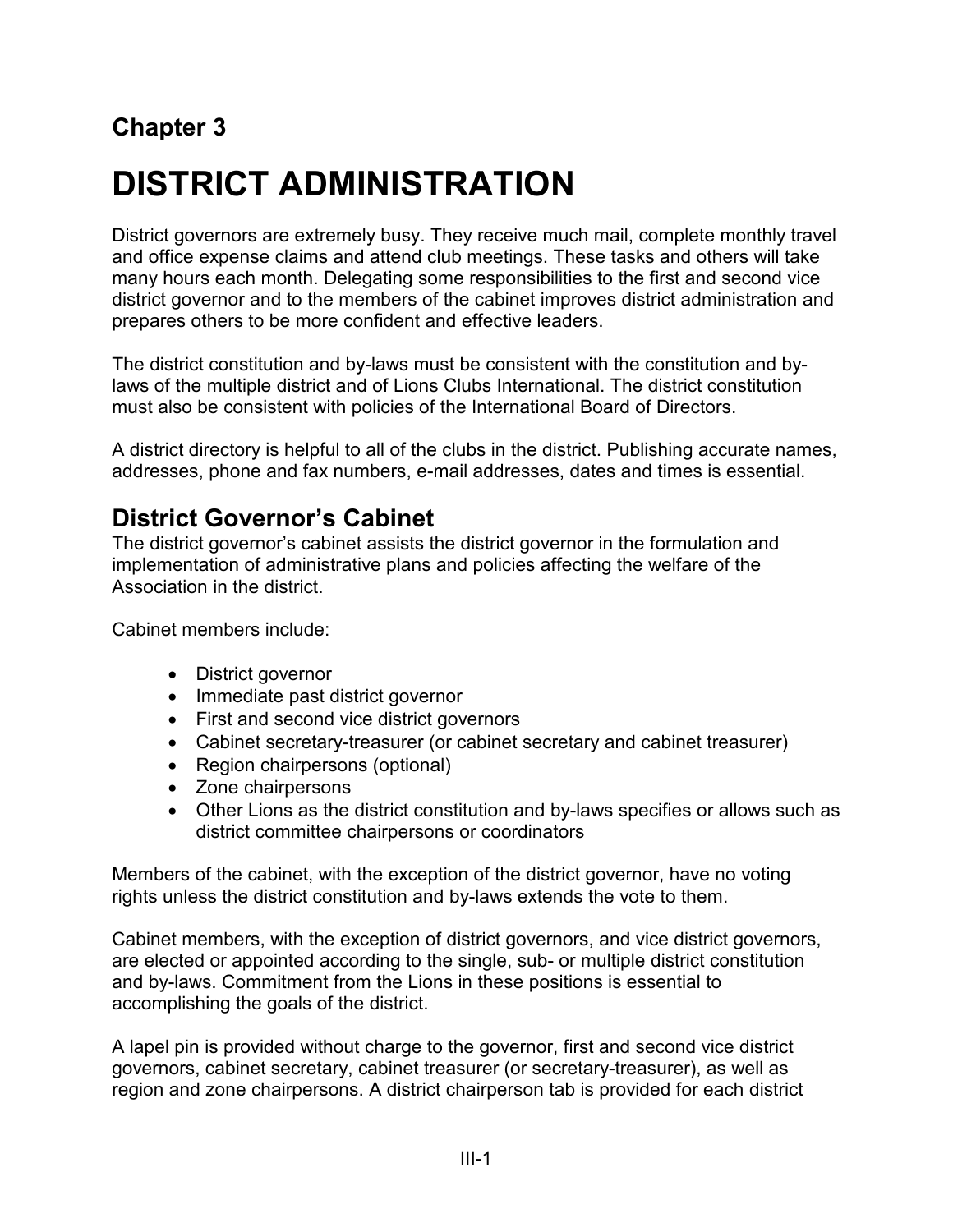committee chairperson recognized by the association. Past district governor pins are purchased through the Club Supplies Division.

Duties of the district governor's cabinet are as follows:

- Assist in the implementation of the administrative policies and goals of the district;
- Receive reports and recommendations concerning the clubs and zones
- Supervise the collection of all dues and fees by the cabinet treasurer (or secretary-treasurer);
- Designate a depository for all funds;
- Authorize the payment of all legitimate expenses incurred pertaining to the administration of the district's affairs;
- Determine the amount of corporate surety bond for the cabinet secretarytreasurer and approve the surety company by which he or she shall be bonded;
- Receive from the cabinet-treasurer financial reports semi-annually or more frequently if necessary;
- Provide for an audit of the books and accounts of the cabinet treasurer at the end of the fiscal year;
- Establish dates, times and locations of cabinet meetings in consultation with the governor.

# **First and Second Vice District Governors**

The first vice district governor and second vice district governor are key members not only of the District Governor Team, but also of the district governor's cabinet. An overview of key responsibilities for each of these important positions is provided in Chapter 1 of this manual.

# **Cabinet Secretary-Treasurer**

The cabinet secretary-treasurer is under the supervision of the district governor. The duties of the cabinet secretary are to:

- Further the purposes of the association;
- Keep an accurate record of the proceedings of all meetings of the district governor's cabinet and district convention;
- Forward cabinet meeting minutes within five days after each meeting to all members of the cabinet and the English Language Department at Lions Clubs International. Provide copies of the convention minutes to the governor, every club secretary and the English Language Department at Lions Clubs International;
- Monitor the monthly membership reporting activity from the clubs in the district and make copies of the Monthly Membership Reporting History for distribution to other district officers, if requested by the governor;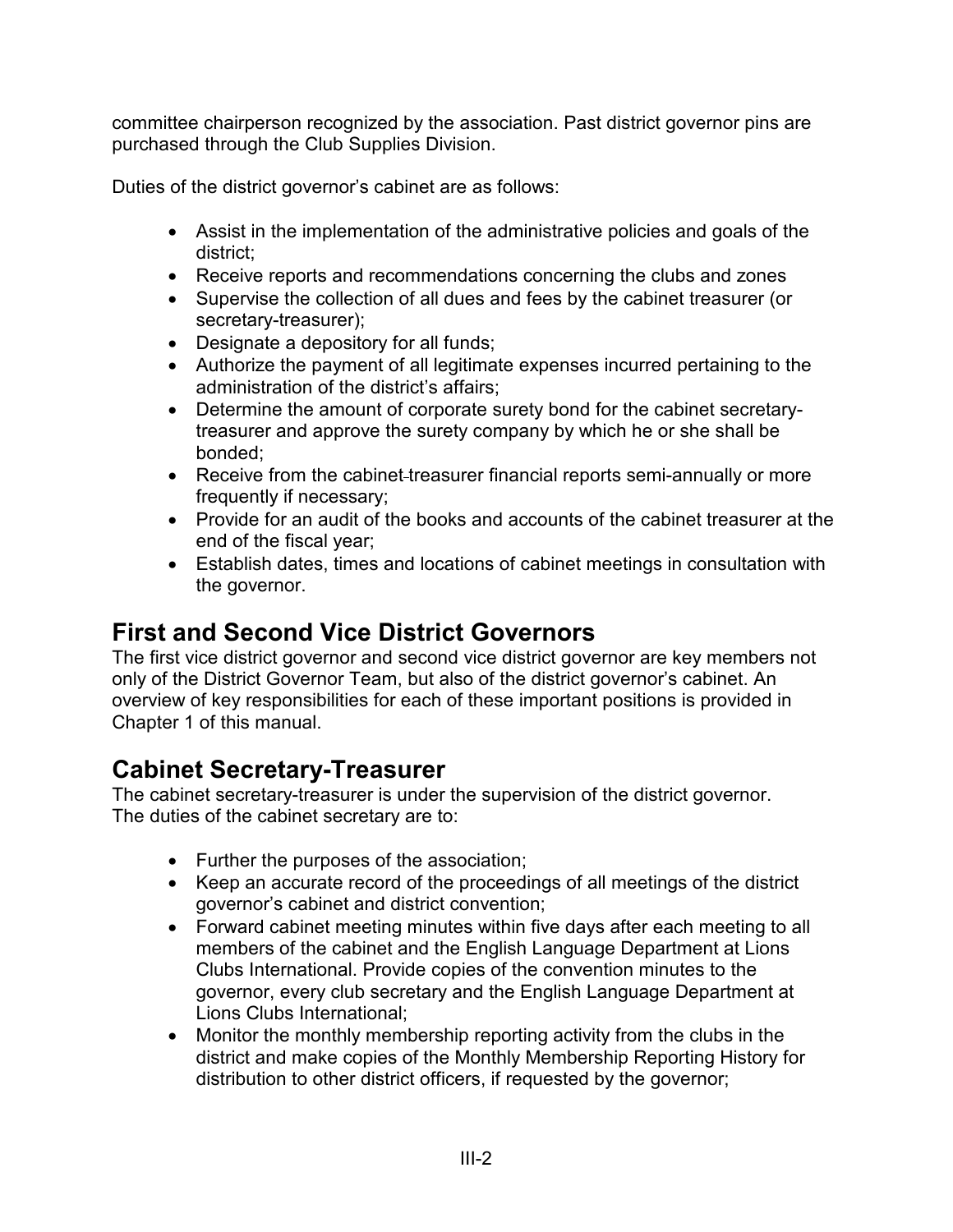The duties of the treasurer are to:

- Deposit funds in bank(s) as are designated by the cabinet;
- Disburse those funds only on authorization of the cabinet;
- Obtain bond for the faithful discharge of the duties of this officer in an amount set by the cabinet;
- Submit a semi-annual financial report to the cabinet and other special reports as requested by the cabinet;
- Submit the district's books and accounts for audit whenever required by the cabinet;
- Give the successor all monies and records, financial and otherwise, that pertain to the office of cabinet secretary-treasurer, immediately following the end of the fiscal year;
- Perform such other duties pertaining to the office of secretary-treasurer, and as delegated to him or her by the district governor and the cabinet.

# **Region Chairperson**

The region chairperson is an optional position. If the governor chooses not to utilize the position, it is vacant during the governor's term.

The region chairperson is chosen for outstanding leadership ability. The region chairperson is not an honorary officer, but a Lion officer of first importance. Though many region chairpersons do not become governors, each should be qualified by personality and ability for the governor's job. Regions usually have 9-16 clubs.

The region chairperson must:

- Be an active member in good standing of a club in good standing in the region;
- Have served or will have served, at the time of taking office as region chairperson, as president of a Lions club for a full term or major portion thereof, and a member of the board of directors of a Lions club for no less than two additional years.

The duties of the region chairperson are to:

- Further the purposes of this association;
- Supervise the activities of the zone chairpersons in his/her region and such district committee chairpersons as may be assigned to him/her by the district governor;
- In coordination with the district GMT coordinator, play an active role in organizing new clubs and in strengthening weak clubs;
- Visit a regular meeting of each club in his/her region at least once during his/her term of office, reporting his/her findings to the district governor, district GMT coordinator and district GLT coordinator;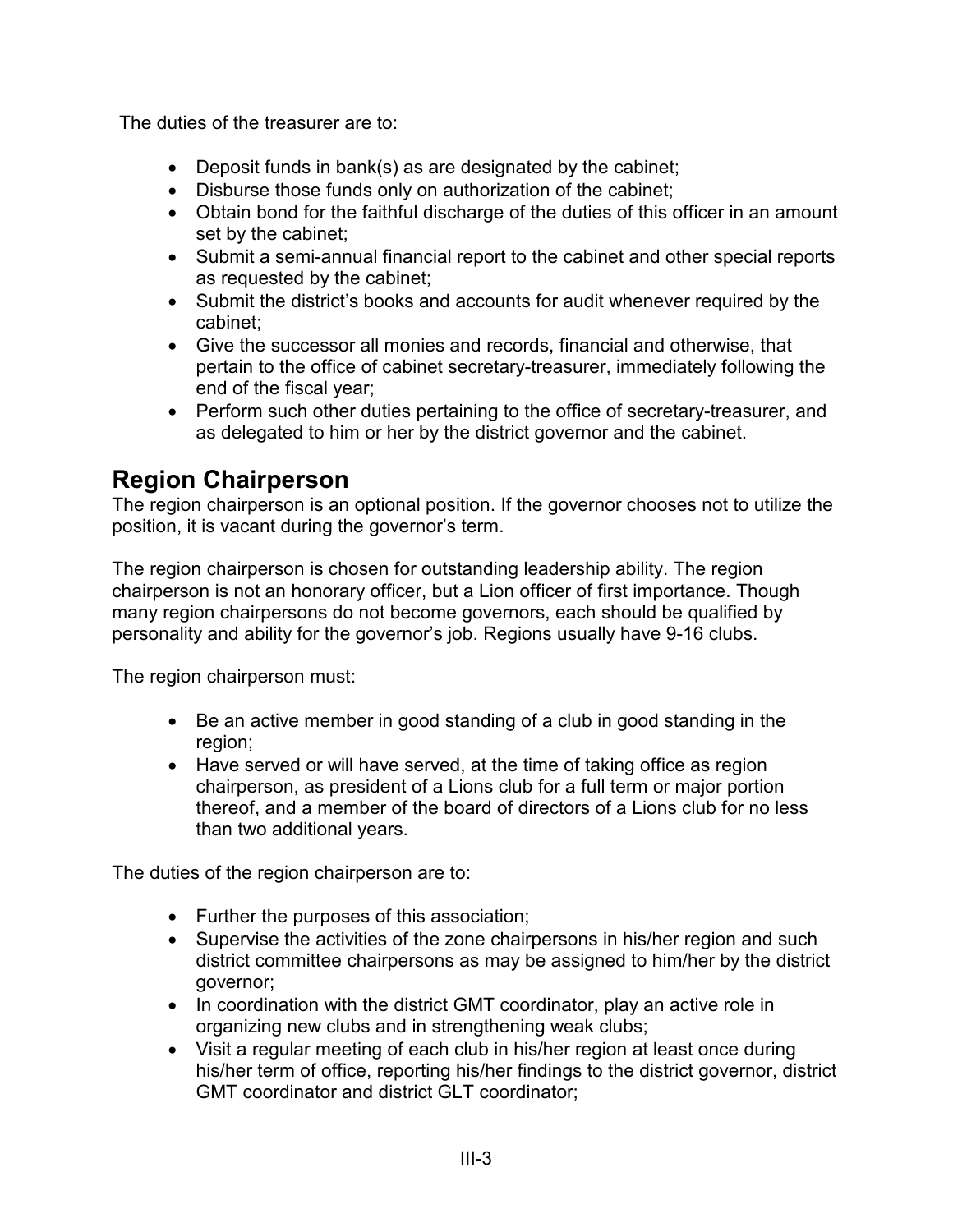- Visit a regular board of directors meeting of each club in his/her region at least once during his/her term of office, reporting his/her findings to the district governor, district GMT coordinator and district GLT coordinator;
- Endeavor to have every club in his/her region operating under a duly adopted club constitution and bylaws;
- Promote the Club Excellence Process to the clubs within the region and work in concert with the district GMT coordinator, the district GLT coordinator and the district Governor Team to implement the program within the region;
- In coordination with the district GLT coordinator, play an active role in supporting leadership initiatives by informing Lions within the region about leadership development opportunities at the region, district, or multiple district;
- Promote representation at international and district (sub- and multiple) conventions by at least the full quota of delegates to which clubs in his/her region are entitled;
- Carry out such official visitations to club meetings and charter nights as shall be assigned to him/her by the district governor;
- Perform such additional assignments as shall be given to him/her from time to time by the district governor.

If this office is vacated for any reason, the district governor appoints a successor to serve for the unexpired term.

## **Zone Chairperson**

The zone chairperson is the link between the clubs in the zone and the district leadership team. This officer motivates, counsels and communicates with clubs. The zone chairperson is a Lion who has leadership ability and is respected in the area. If this office is vacated for any reason, the district governor appoints a successor to serve the unexpired term. Zones generally have between 4 to 8 clubs.

The zone chairperson must:

- Be an active member in good standing of a club in good standing in the zone;
- Have served or will have served, at the time of taking office as zone chairperson, as president of a Lions club for a full term or major portion thereof, and a member of the board of directors of a Lions club for no less than two additional years.

The duties of the zone chairperson are to:

- Further the purposes of this association;
- Serve as chairperson of the District Governor's Advisory Committee in his/her zone and as such chairperson to call regular meetings of said committee;
- Endeavor to include the district GMT coordinator and the GLT coordinator and the District Governor Team as special guests to a District Governor's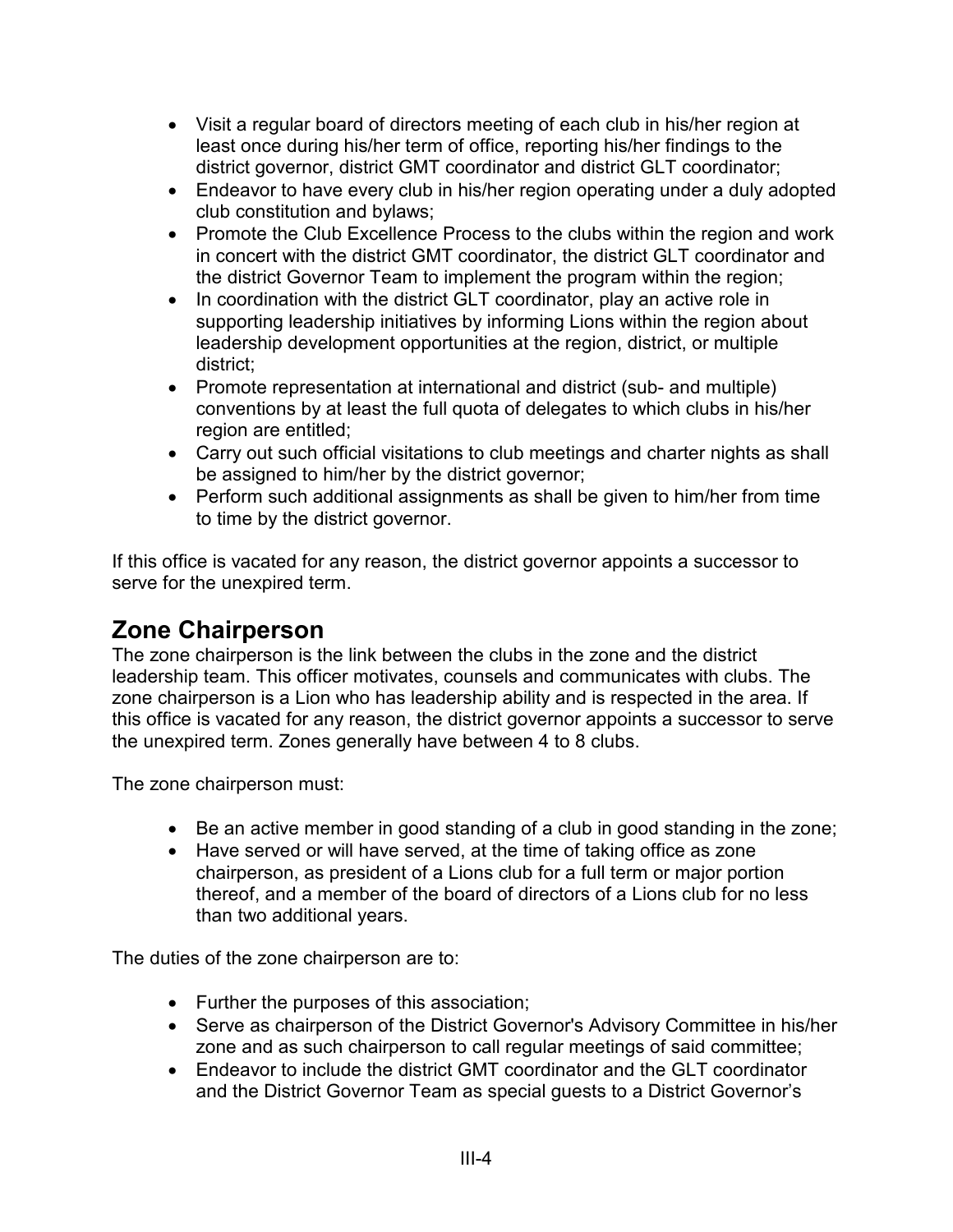Advisory Committee meeting to discuss needs related to membership and leadership development and how these teams and the District Governor Team may assist with membership and leadership development within the zone;

- Make a report of each District Governor's Advisory Committee meeting and send copies within five (5) days thereafter to Lions Clubs International and to the district governor, district GMT coordinator and district GLT coordinator and region chairperson;
- Promote the Club Excellence Process to the clubs within the zone and work in concert with the district GMT coordinator, the district GLT coordinator and the District Governor Team to implement the program within the zone;
- In coordination with the district GMT coordinator, play an active role in organizing new clubs and keep informed on the activities and well-being of all clubs in his/her zone;
- In coordination with the district GLT coordinator, play an active role in supporting leadership initiatives by informing Lions within the zone about leadership development opportunities at the zone, district, or multiple district;
- Represent each club in his/her zone in any problems with district, multiple district council chairperson or Lions Clubs International;
- Supervise the progress of district, multiple district, and Lions Clubs International projects in his/her zone;
- Endeavor to have every club within his/her zone operating under a duly adopted club constitution and by-laws;
- Promote representation at international and district (sub- and multiple) conventions by at least the full quota of delegates to which clubs in his/her zone are entitled;
- Visit a regular meeting of each club in his/her zone once or more during his/her term of office, reporting his/her findings to the region chairperson – particularly with respect to weaknesses he/she may have discovered (copy to district governor, district GMT coordinator and district GLT coordinator);
- Perform such other functions and acts as may be required of him/her by directives of the International Board of Directors.

# **District Governor's Advisory Committee**

This committee serves in an advisory and administrative capacity to the district governor and the cabinet. It is composed of:

- A zone chairperson who serves as the committee chairperson;
- Presidents and secretaries of clubs within the zone.

The duties of the District Governor's Advisory Committee are to:

• Assist the zone chairperson in making sure every club in the zone is operating efficiently and abides by the constitution and by-laws;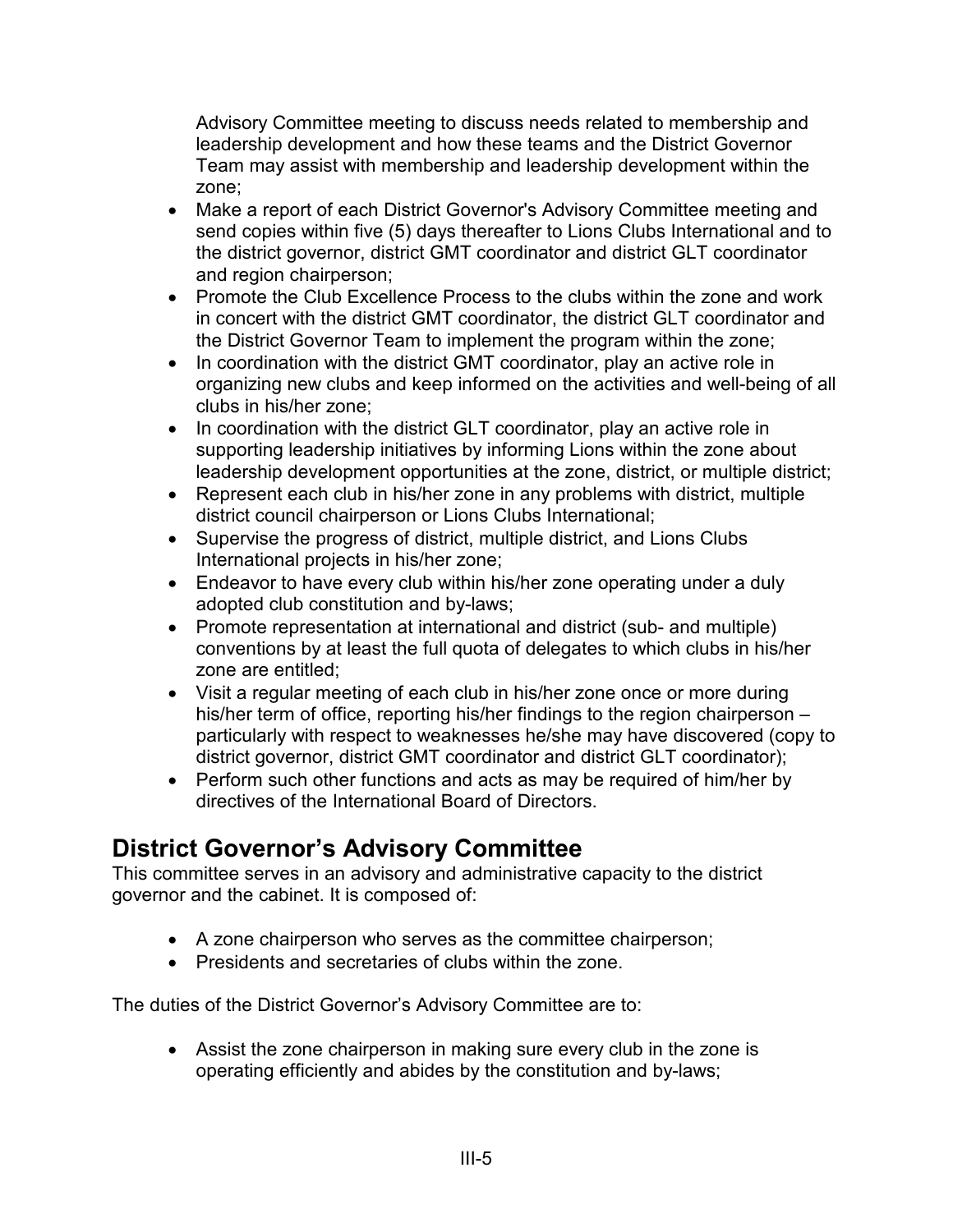- Promote attendance from the clubs in the zone at the annual district, multiple district and international conventions;
- Assist the zone chairperson in promoting attendance during charter nights in the zone;
- Discuss ways of assisting clubs experiencing problems with club administration, membership development or finances, as well as status quo clubs;
- Cooperate with the zone chairperson in promoting various functions for the clubs in the zone, such as inter-club meetings, special functions observing district governor month, installation of club officers, induction of new members, and ceremonies honoring Key members and participating in sport tournaments, banquets and celebrations.

Advisory Committee meetings present an opportunity for the zone chairperson to promote and encourage unity among clubs. Clubs can also exchange ideas about club operations during Advisory Committee meetings. Consider inviting the district GMT or GLT coordinator to present new membership development strategies and new leadership development opportunities.

At least three meetings of the District Governor's Advisory Committee should be held during the year.

- The first is held within ninety days after the international convention.
- The second meeting is held in November.
- The third meeting is held in February or March.
- The fourth meeting, which is optional, is held approximately thirty days prior to the district or multiple district convention. It can be an occasion to honor present or past district officers.

## **Cabinet Meetings**

At least four quarterly meetings of the district governor's cabinet are held during the year. Your district constitution and by-laws provides guidance regarding the dates of these meetings. If the district constitution and by-laws does not provide guidelines, the district follows the provisions of the *Standard District Constitution and By-Laws*. A copy of the cabinet meeting minutes is sent to the English Language Department.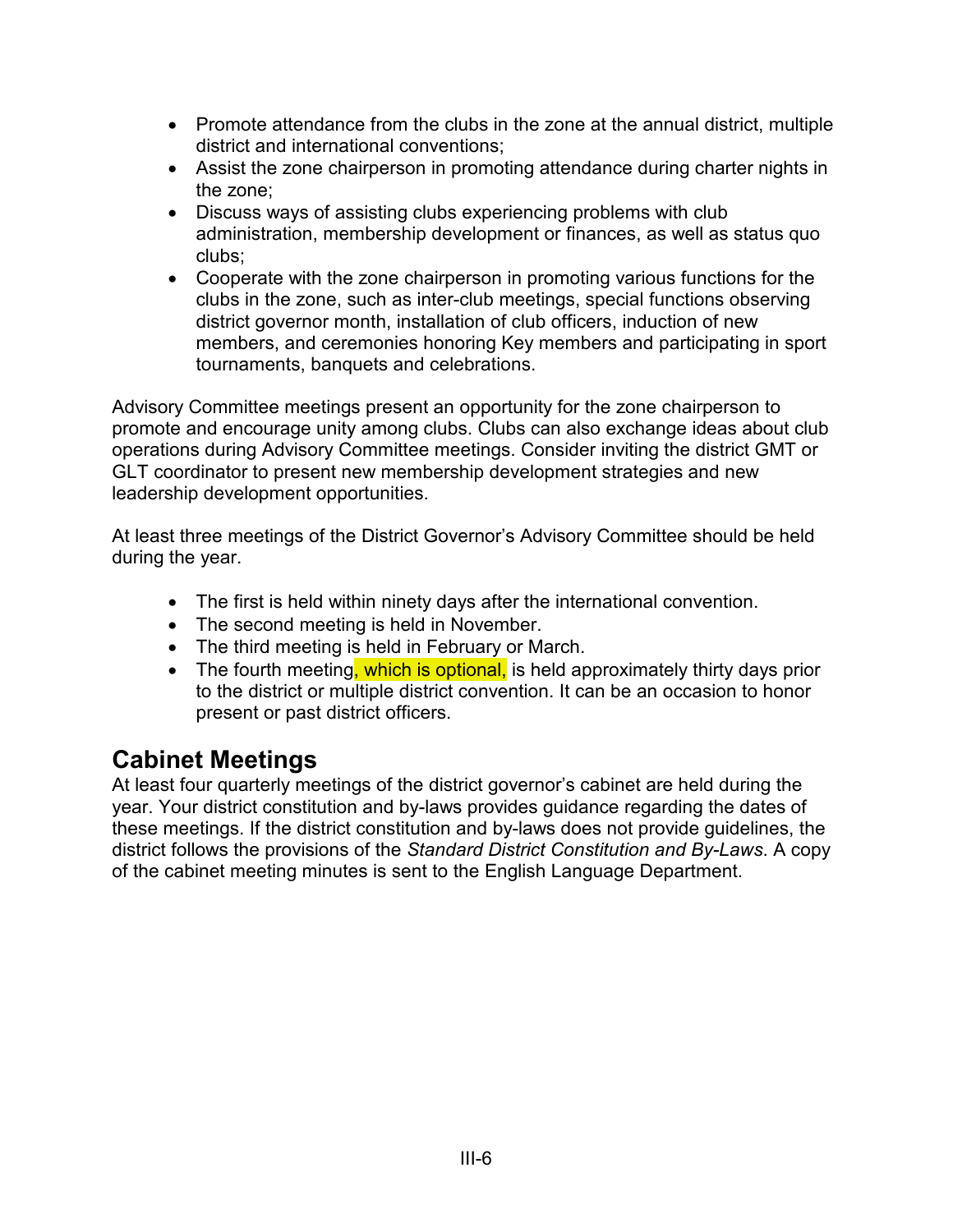#### **Agenda for Cabinet Meetings**

Standard items, as well as specific business items the district cabinet needs to discuss, are on the agenda for each cabinet meeting.

Standard agenda items include:

- 1. Call to order
- 2. Roll call and reading of communications from absent members
- 3. Approval of minutes of last cabinet meeting
- 4. Financial report
- 5. Unfinished business, if any, held over from last cabinet meeting
- 6. Approval of bills payable from district budget and ask cabinet secretary-treasurer to issue checks for same
- 7. Communications and action taken on them
- 8. Committee, region and zone reports
- 9. Reminder of date and place of next cabinet meeting
- 10. Adjournment

## **Past District Governors**

Past district governors can be among the most valuable assets in the district. Their experience, if used wisely, can add to the success of the district. Many of the challenges, problems and decisions facing the district may have been previously faced by the past district governor.

Some of the positions past district governors may serve are:

- Guiding Lion of a new club
- Workshop or seminar presenter
- Workshop or seminar organizer
- Organizer of new clubs
- Spokesperson at installation ceremonies
- Chairperson of a district committee
- Member of the Long Range Planning Committee

#### **Region/Zone Chairperson Orientation**

Conducting an orientation for region and zone chairpersons ensures these district officers are effective. Region and zone chairpersons work together to ensure the growth and success of clubs. The orientation of the chairpersons can focus on:

- 1. The duties of chairpersons;
- 2. The value of regular meetings between the region and zone chairpersons;
- 3. The importance of club visits by the region and zone chairpersons:
	- a. Ask the chairpersons to evaluate the administrative and financial practices of the club, its internal and external communication practices, attendance,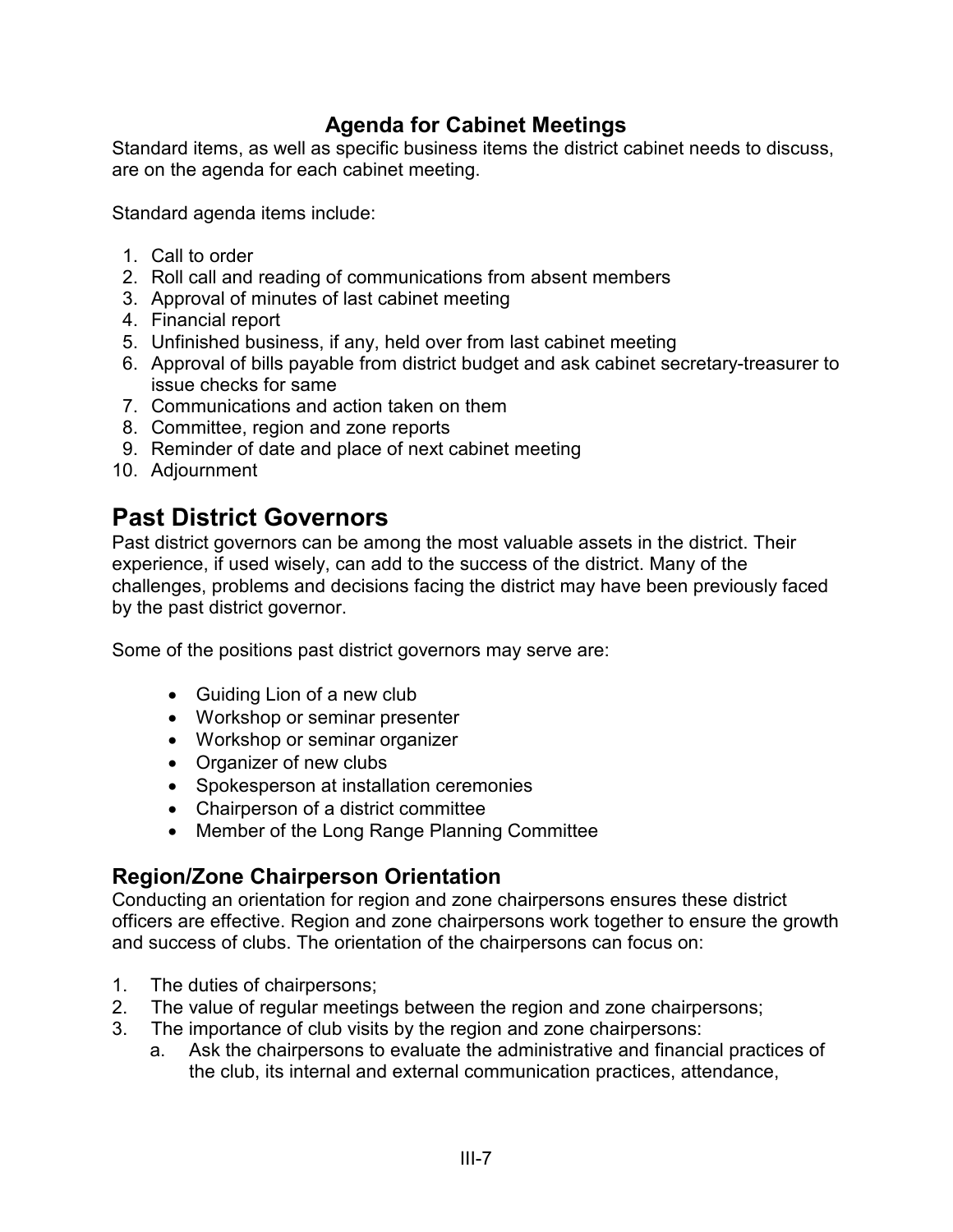membership growth and orientation efforts and service projects. The results often indicate that the club needs assistance.

- b. Share tools the chairpersons can use to help clubs overcome problems.
- 4. Public speaking skills;
- 5. Inducting new members;
- 6. The District Governor's Advisory Committee;
- 7. The duties and responsibilities of each cabinet officer and committee chairperson;
- 8. The reorganization of declining and financial and non-financial status quo clubs and supporting new clubs;
- 9. The importance of region and zone chairpersons to the operation of the association in the region and zone, in the district.

#### **Club Visitations**

The district governor ensures that a district officer is in contact with or visits each Lions club in the district once a year to facilitate successful administration of the club. A visiting district officer may plan zone visits in place of individual club visits. These visits will count as the district governor's official annual visit for his/her year to the club(s) that are present at the zone visit. Also, region and zone chairpersons visit clubs in their region or zone at least once a year.

The purposes of a club visit are to:

- Ensure the club is: 1) functioning within the constitution and by-laws and policies of the association, 2) conducting meaningful community service projects, 3) demonstrating excellent financial practices, 4) maintaining effective internal communications and a continuous community public relations program, 5) implementing membership recruitment, orientation and retention programs, 6) participating in district, multiple district and international events;
- Convey the messages from the international president, the board of directors, and the district;
- Discuss difficulties, if any, and possible solutions.

# **Planning Your Club Visits**

- 1. Give priority to clubs that need help immediately:
	- a. Clubs with reduced membership growth or leadership challenges
	- b. Financial and non-financial status quo clubs
	- c. Clubs with fewer than 20 members
	- d. Clubs identified by the immediate past district governor as ones needing help
- 2. Schedule your visits.
- 3. Notify clubs in advance of your visit. Publicize visitation dates in the district newsletter.
- 4. Prepare for your visit:
	- a. Review the club's membership reporting activity.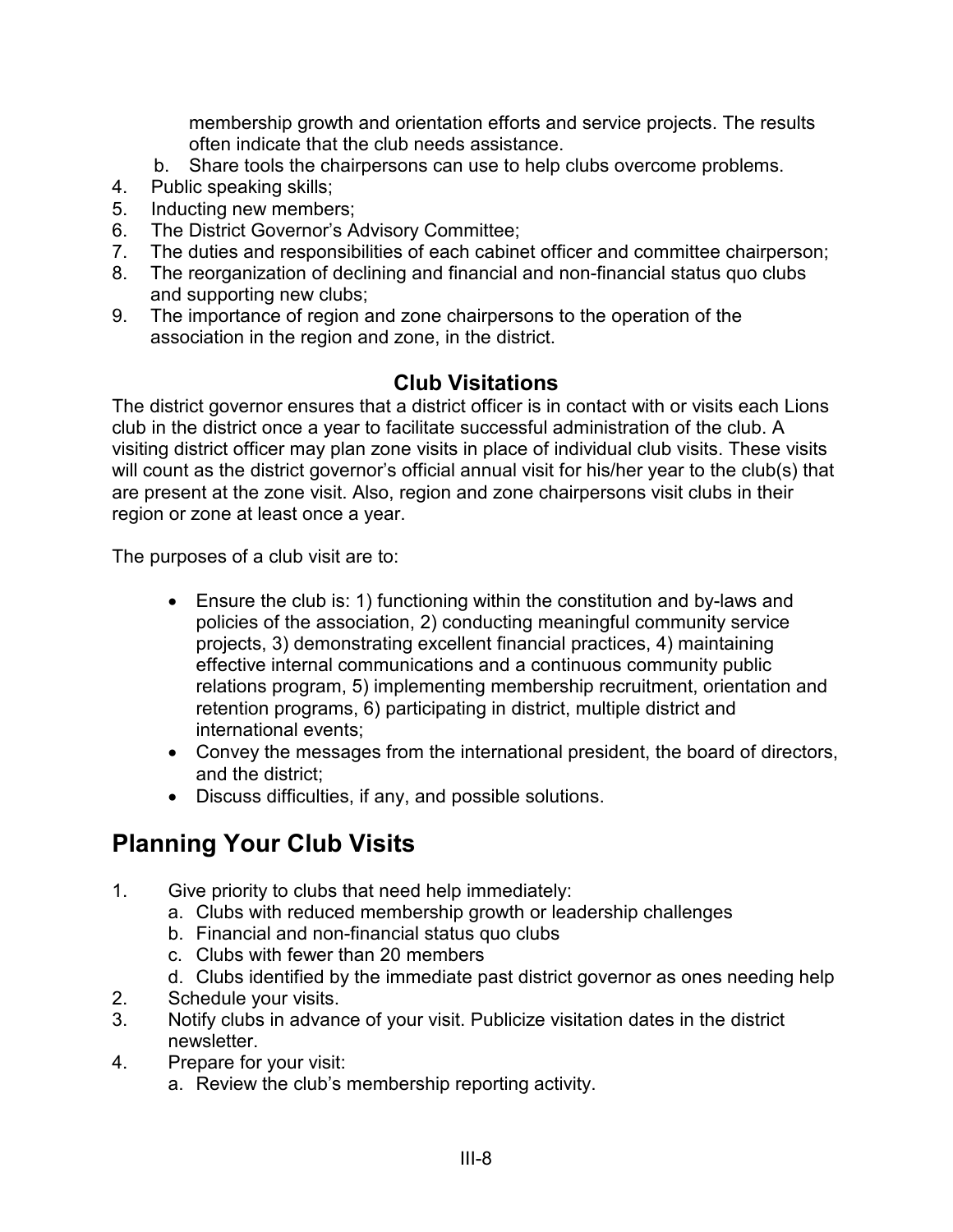- b. Determine if the club has paid its district, multiple district and international dues, know the balances due, and be prepared to offer solutions for reducing any debts.
- c. Talk to the zone and region chairpersons about the club's performance.
- d. Become familiar with the club's community service projects.
- e. Determine how you will converse with the club and offer guidance and inspiration.
- f. Select the printed materials you wish to take along on your visit.
- g. Prepare questions to ask the club, either at the club meeting or at the board of directors meeting (the Meeting/Club Visitation Report offers questions that could be included).
- 5. During your visit, attend the club's membership meeting and meet with the board of directors. Recognize the club's achievements, and address concerns of the members and officers. Encourage membership growth, orientation and retention.

#### **Leo Club Visits**

Leo club visits: In general, the district governor is reimbursed for the expenses related to one official annual visit to each Leo club in the district. Visits are optional and cannot exceed one day's duration. It is suggested that more than one Leo club is visited in one day or Leo club visits be made in conjunction with Lions club visits. Expenses will also be reimbursed in the following circumstances:

- a. Certificate of Organization presentations to new Leo clubs.
- b. Fifth Leo club certification anniversaries and certification anniversaries in fiveyear increments thereafter.
- c. Installation of Leo club officers.

## **District Governor's Meeting and Club Visitation Report**

Reporting each meeting/club visitation to Lions Clubs International is important. The report should be:

- Completed for each meeting and club visited.
- Sent with the monthly travel expense claim (C-30).

## **Redistricting**

All redistricting proposals require the International Board of Directors' approval. Redistricting includes:

- Creating a multiple district from a single district.
- Adding sub-districts to an existing multiple district.
- Dividing or combining any one or more sub-districts.
- Any changes to the boundary of existing sub-districts.
- Merging of adjacent sub-districts.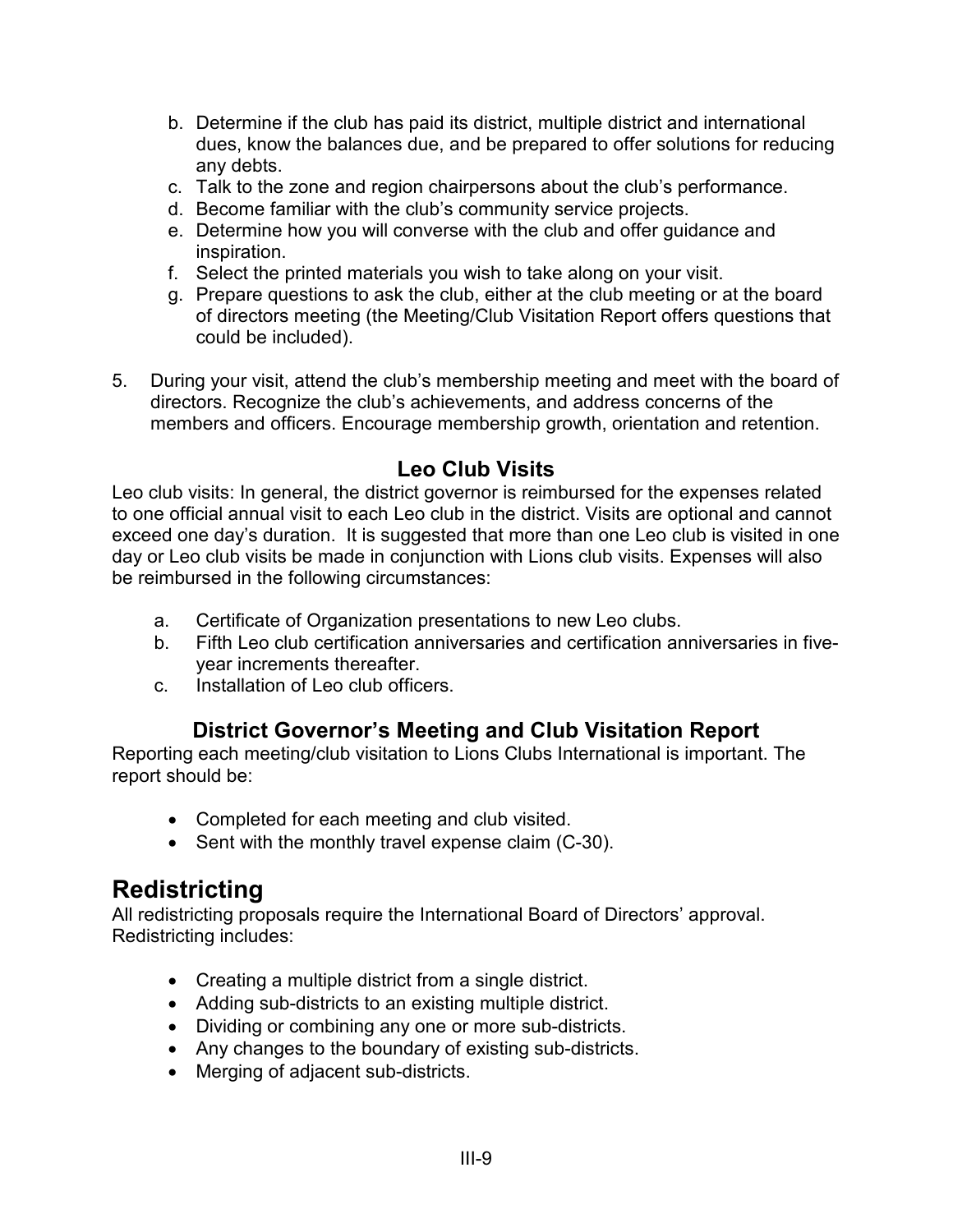## **Minimum Requirements**

Before a redistricting proposal can be submitted to the International Board of Directors for approval, the following requirements must be met:

- A redistricting proposal must be submitted by a multiple or single district.
- Each proposed new district must contain:
	- At least 35 Lions clubs in good standing
	- A minimum membership of 1,250 members in good standing, unless the proposal reduces the number of districts and it would be difficult to support the area due to geographic or other limitation.
- A redistricting proposal from a single district must be approved at the annual convention of the single district.
- A redistricting proposal from a multiple district must be approved by the convention of the multiple district and the convention of the redistricting subdistrict(s), if the sub-district(s) meet the minimum membership requirements for a district.
- A redistricting fee of US\$500; this fee is waived if the redistricting proposal reduces the number of sub-districts.
- When a sub-district is divided, one of the resulting districts will preferably retain the designation of the original sub-district.

## **Proposal to Lions Clubs International**

Multiple or single districts seeking approval must submit the following to the international office 60 days prior to the October meeting:

- A certified copy of the minutes of the convention of the redistricting single or sub-district(s), as well as the multiple district at which the proposal was approved.
- A list of the clubs, which will comprise each proposed sub-district with each club's membership.
- A map clearly defining proposed boundary lines for all proposed subdistrict(s) or changes in boundary lines.
- Payment of US\$500 as a redistricting fee, which will be waived if the result of the redistricting reduces the number of districts.

Clubs in good standing are defined as clubs that are:

- (1) District (Single, Sub-and Multiple) dues and fees paid in full; and
- (2) No unpaid balance of International dues and fees greater than U.S.\$10; and
- (3) No unpaid Lions Club International account balance greater than U.S.\$50, outstanding ninety (90) days or more.

The board may also require additional qualifications to ensure the new districts are stable and growth is sustainable.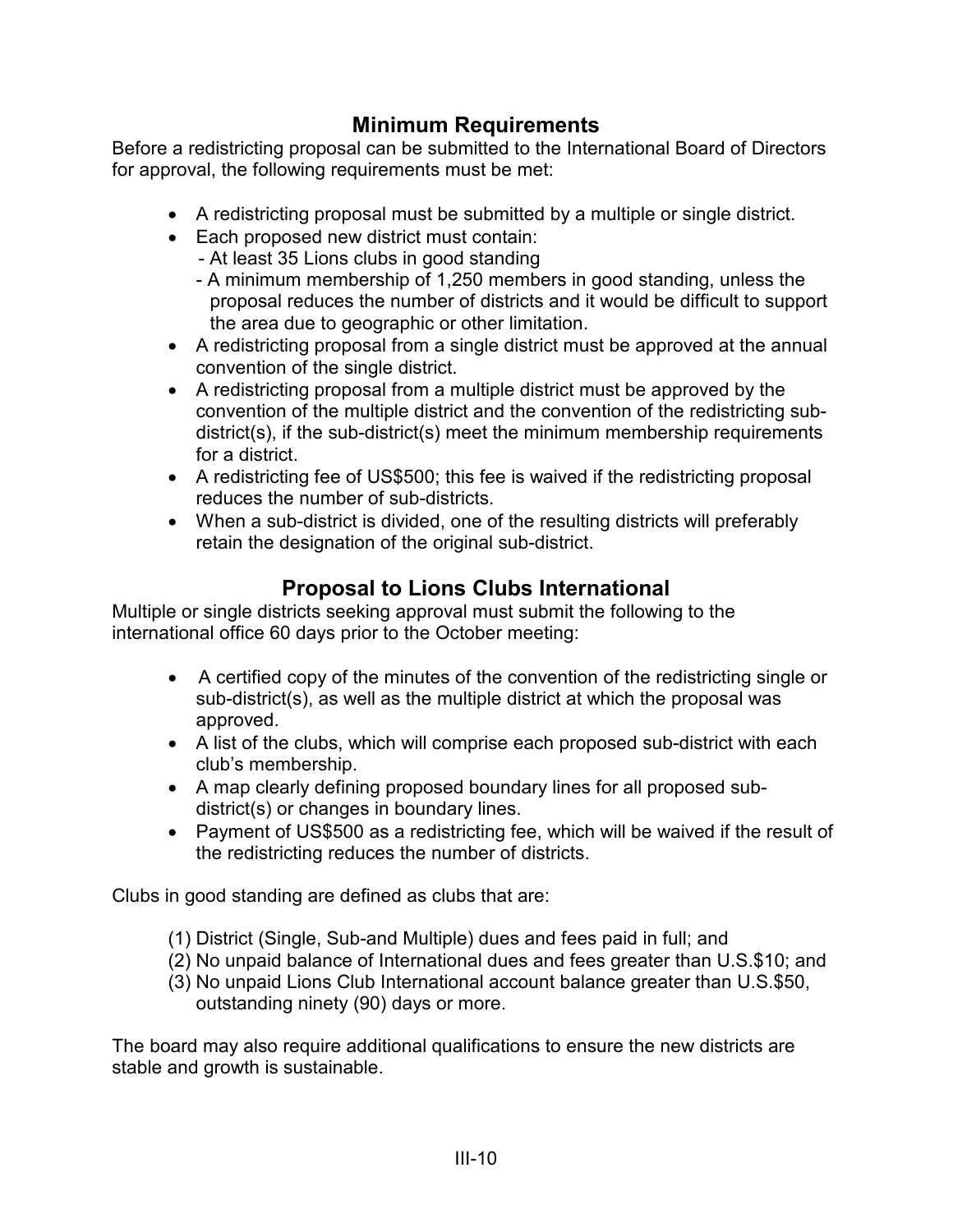No redistricting proposal will be approved at the June/July board meeting.

Failure to meet any of the redistricting requirements may void the board's approval of the redistricting proposal.

Redistricting proposals should be sent to:

The International Association of Lions Clubs English Language Department  $300 \text{ W}$ .  $22^{\text{nd}}$  Street Oak Brook, Illinois 60523-8842, USA

#### **Board Review**

The International Board of Directors will review redistricting proposals. All redistricting proposals, if approved, will become effective at the close of the next annual international convention unless otherwise noted.

## **District Newsletter**

A newsletter is an excellent way to communicate with the clubs in the district. The governor, the public relations chairperson**,** or any other Lion selected by the governor may write the newsletter.

The following suggestions may be helpful in producing a newsletter:

- 1. Find a simple and inexpensive way to deliver the newsletter.
- 2. Make your newsletter easy to read. Include the month and district number on the front page of each issue.
- 3. Acknowledge successful club projects and members' achievements, promote district, multiple district and international events, and offer general guidance to clubs in the newsletter.
- 4. Establish and meet mailing dates for the newsletter.

# **District Convention**

District conventions are held to:

- Provide events important to the district;
- Conduct seminars of interest to general members and district leadership
- Develop friendship among Lions of the district.
- Conduct general district business;
- Take action on district matters in accordance with the constitution and bylaws of the association and the district;
- Adopt resolutions;
- Elect the district governor, first and second vice district governors and other district officers;
- Vote on convention sites: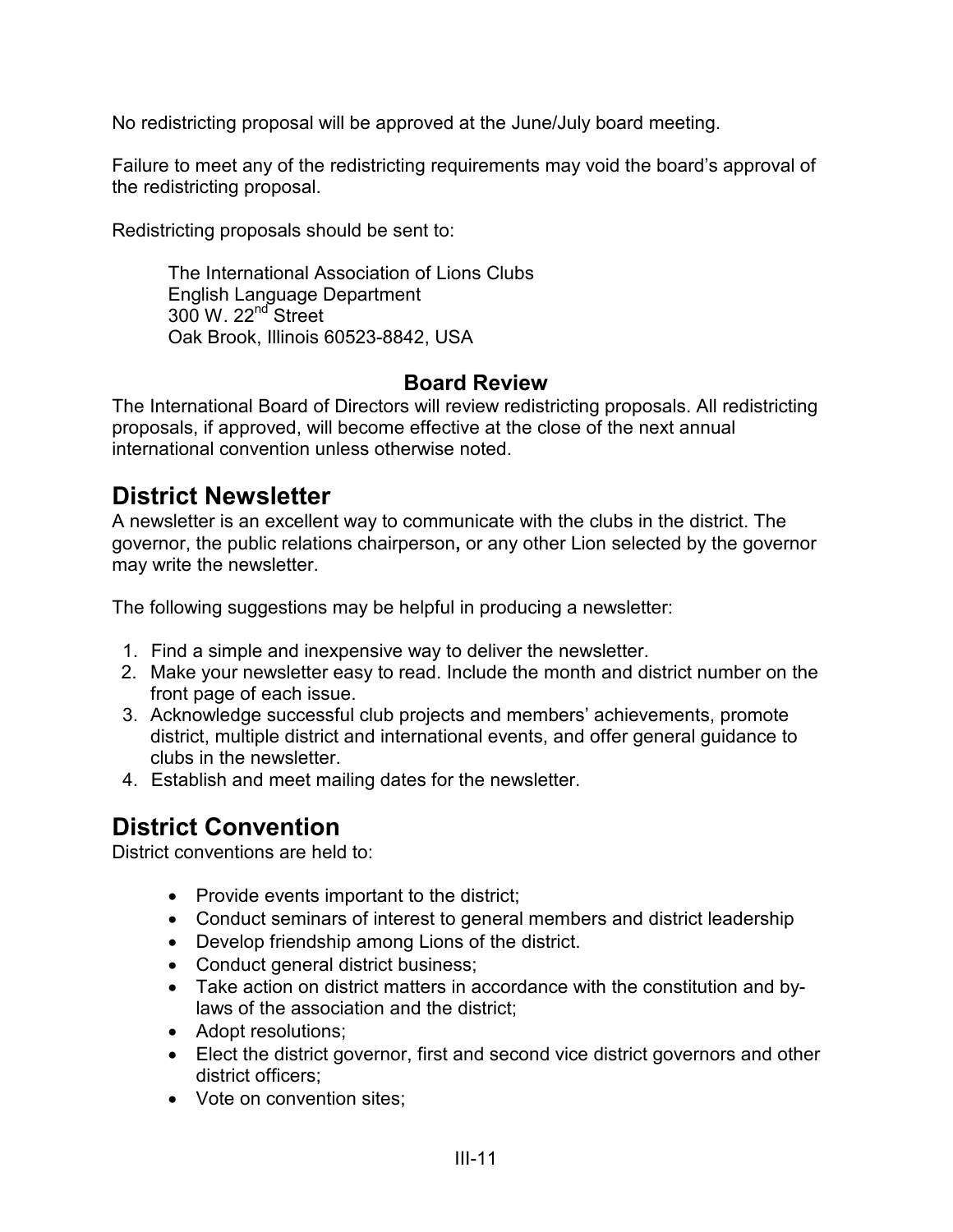Sometimes a district convention may be held in conjunction with the multiple district convention.

## **Voting at the District Convention**

According to the section of the *Lions Clubs International Constitution and By-Laws* that governs voting at an annual district convention:

- Each chartered club must be in good standing in order to vote
- Each club is entitled to one delegate and one alternate for each 10 members who have been enrolled for at least one year and a day in the club or major fraction thereof, of said club as shown by the records of Lions Clubs International, of the first day of the month last preceding that month during which the district convention is held. The major fraction referred to in this section shall be five or more members.
- In any case, each new and existing club is entitled to at least one delegate and one alternate
- One vote is allowed for each certified delegate present in person on each election and question submitted.

#### **Dates for the Convention**

The district convention is held no less than 30 days prior to the convening date of the international convention. This will give the newly elected district governor time to make preparations to attend the district governors-elect seminar. The seminar is held in advance of the international convention. The district convention is also an opportunity for clubs to participate in the affairs of the district.

## **District Convention Report**

After the date and location of the district convention is determined, report it to International Headquarters through the MyLCI site on the association's website, or by mailing the report form to the English Language Department. The report form (DA-20) is in Chapter 17 of this guide.

#### **District Convention Minutes**

The *International Constitution and By-Laws* provides that within sixty (60) days after the close of each single or sub-district convention, the cabinet secretary sends one copy of the complete convention proceedings to the international office, and one copy to the district governor. The convention proceedings are also sent to any club upon written request.

If your district holds its convention in conjunction with a multiple district convention, or that of your province or state, the convention proceedings are sent to the international office.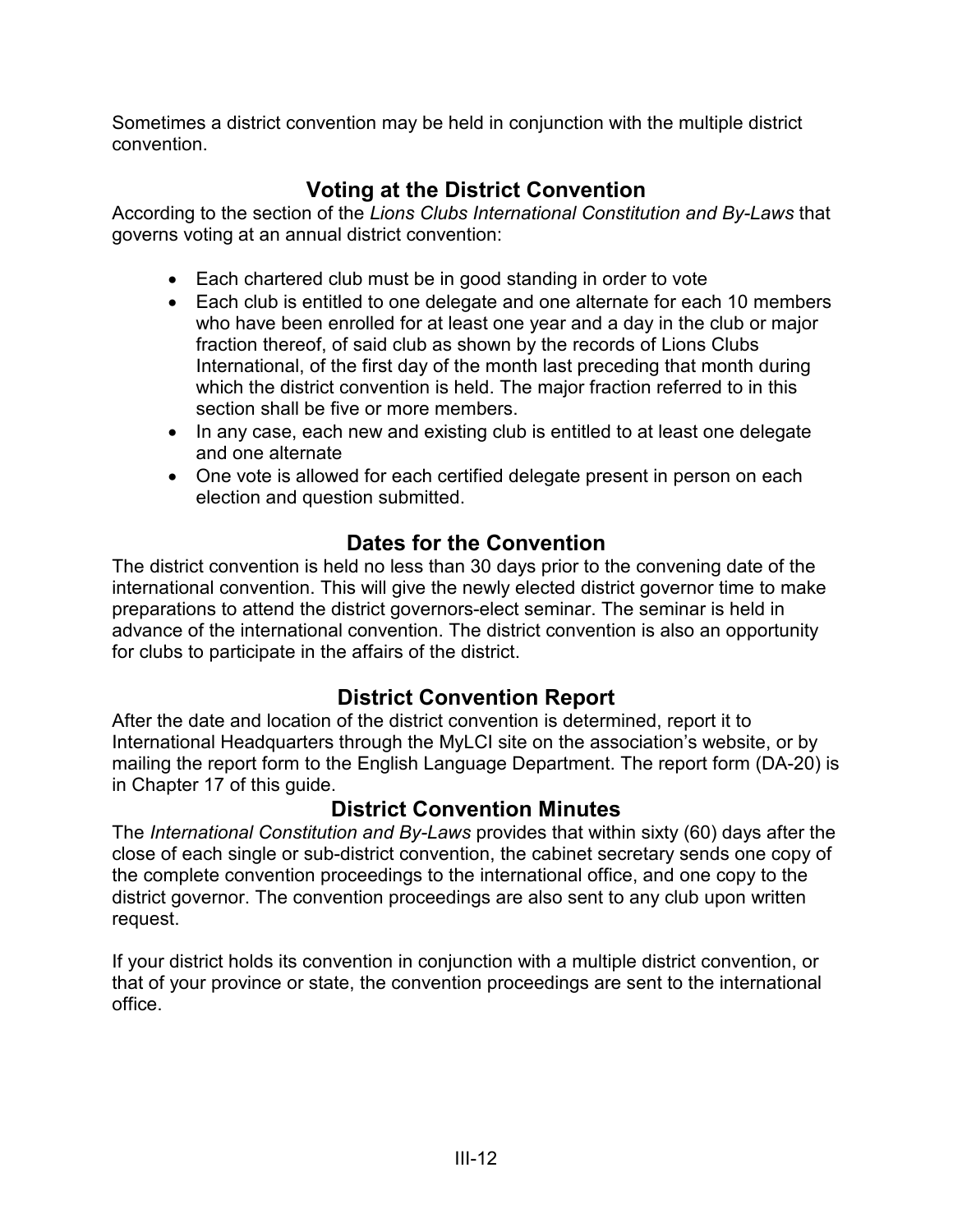# **Multiple District Convention**

*The Standard Multiple District Constitution and By-Laws* provides:

- An annual convention of a multiple district is held in each year prior to the international convention at a place selected by a previous annual convention of this multiple district and at a date and time fixed by the council of governors.
- The chairperson of the council of governors receives invitations in writing from places desiring to entertain the annual convention. All invitations include the information prescribed by the council of governors and are delivered to the chairperson no later than thirty (30) days prior to the convening date of the convention at which the bids are voted upon. The procedure followed in the investigation of the bids and in the presentation of the bids to the convention, as well as action to be taken by the convention in the event no bids are acceptable or received by the council of governors, is determined by the council of governors.
- The members of the council of governors are the officers of the annual multiple district convention.
- A convention sergeant-at-arms and an assistant sergeant-at-arms deemed necessary are appointed by the council of governors.
- Each chartered club in good standing in Lions Clubs International and its district, and the multiple district is entitled in each convention of the multiple district to one delegate and one alternate for each ten members, or major fraction thereof, who have been enrolled for at least one year and a day in the club as shown by the records of the International Office on the first day of the month last preceding that month during which the convention is held. The major fraction referred to in this section is five or more members. Each certified delegate present in person is entitled to cast one vote only for each office to be filled by, and one vote on each question submitted to, the respective convention. Unless otherwise specified the affirmative vote of a majority of the delegates voting on any question is the act of the convention. Delinquent dues may be paid and active status acquired at any time prior to the close of credential certification. The closing time is established by the rules of the respective convention.
- A majority of the delegates in attendance at any session of a sub- or multiple district constitutes a quorum.
- The council of governors retains, and has, absolute power to change, at any time, and for good reason, the convention site chosen by a multiple district convention, and neither the council of governors nor the multiple district, nor any sub-district or sub-districts incurs any liability to any club or sub-district.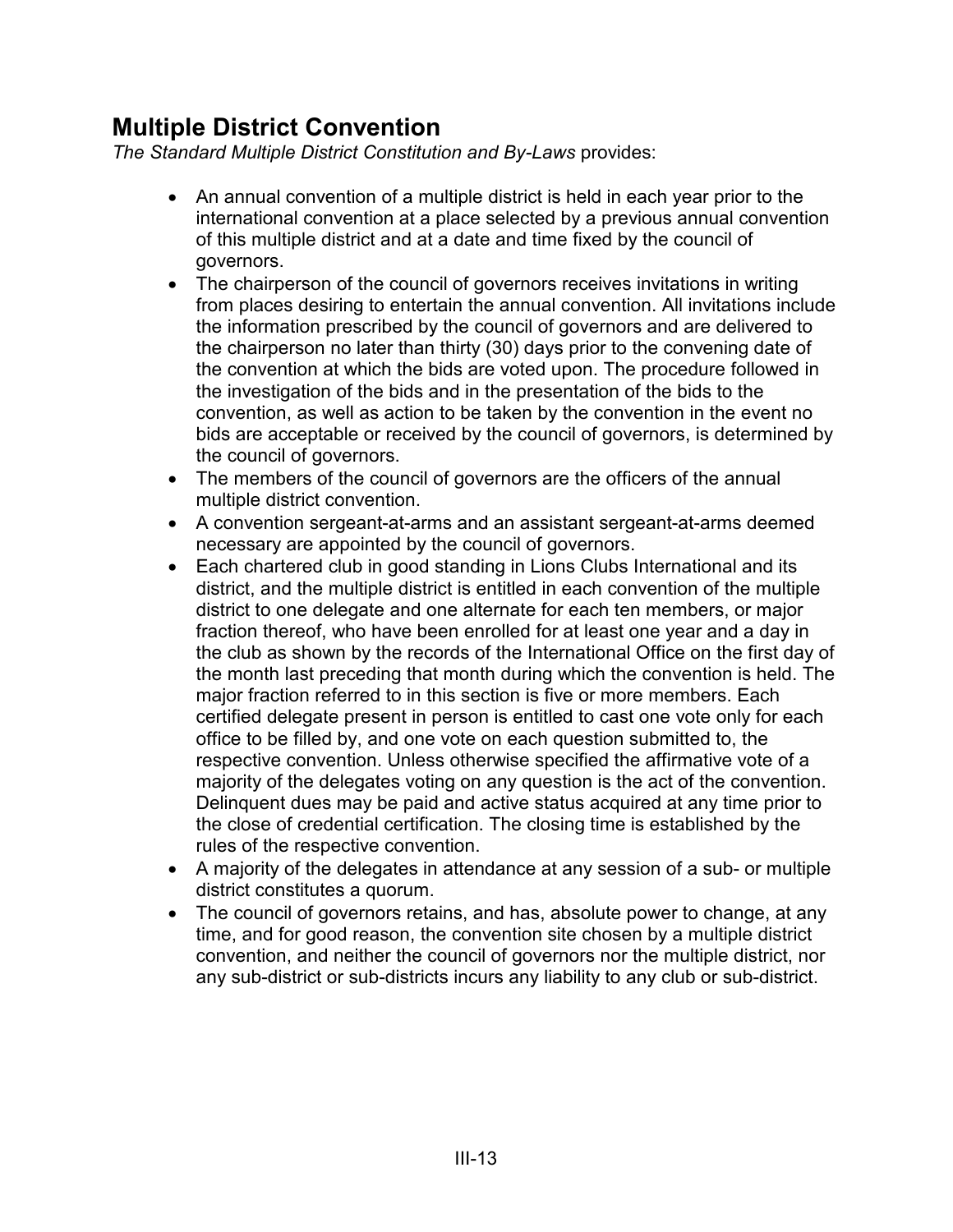#### **Request for Guest Speakers**

Each year many districts and multiple districts request officers, directors, past presidents and past directors to speak at their events. These requests are coordinated by the Travel Department.

## **District Wide Events**

- Who can request an official quest speaker?
	- Each single, sub- or multiple district can request one quest speaker per fiscal year from within their constitutional area. This official speaking assignment must be for a district-wide function that represents the entire district and an event in which all clubs within the district are invited to participate.
	- When organizing an official speaking engagement it is highly recommended that projected attendance be at a minimum of 125 people prior to requesting an authorized speaker.
- How do you request an official speaker?
	- A district or multiple district may extend an invitation directly to a prospective speaker, or LCI can help secure an official speaker and extend the invitation.
	- Upon request, the Travel Department shall provide a list of eligible speakers who are available over the dates of the event.
	- Once the speaker selection is made, the Travel Department shall confirm the speaker's acceptance of the invitation within 60 days of the event. The acknowledgement will be sent to the individual initiating the invitation, the speaker and any current executive officer or past international presidents residing within the multiple district where the event is being held.
	- A list of confirmed speakers can also be found on LCI's web site in the Online Directory, which is located on the home page at the bottom of the screen. Access is password protected and is available to Multiple District, District, Region and Zone officers through the normal LCI web site registration process.
	- A Speaker Request/Notification Form must be completed and given to the Travel Department at least sixty (60) days prior to the meeting. The form is available upon request or can be submitted electronically via LCI's web site: [http://www.lionsclubs.org/EN/member](http://www.lionsclubs.org/EN/member-center/resources/speaker-request-form.php)[center/resources/speaker-request-form.php](http://www.lionsclubs.org/EN/member-center/resources/speaker-request-form.php)
- Who is eligible to speak?
	- Eligible speakers include the international president, immediate past president, international vice presidents, international directors, and with limitations, past presidents and past directors. The visit must fall within their mileage budget.
	- LCI can provide a list of speakers eligible for upcoming events.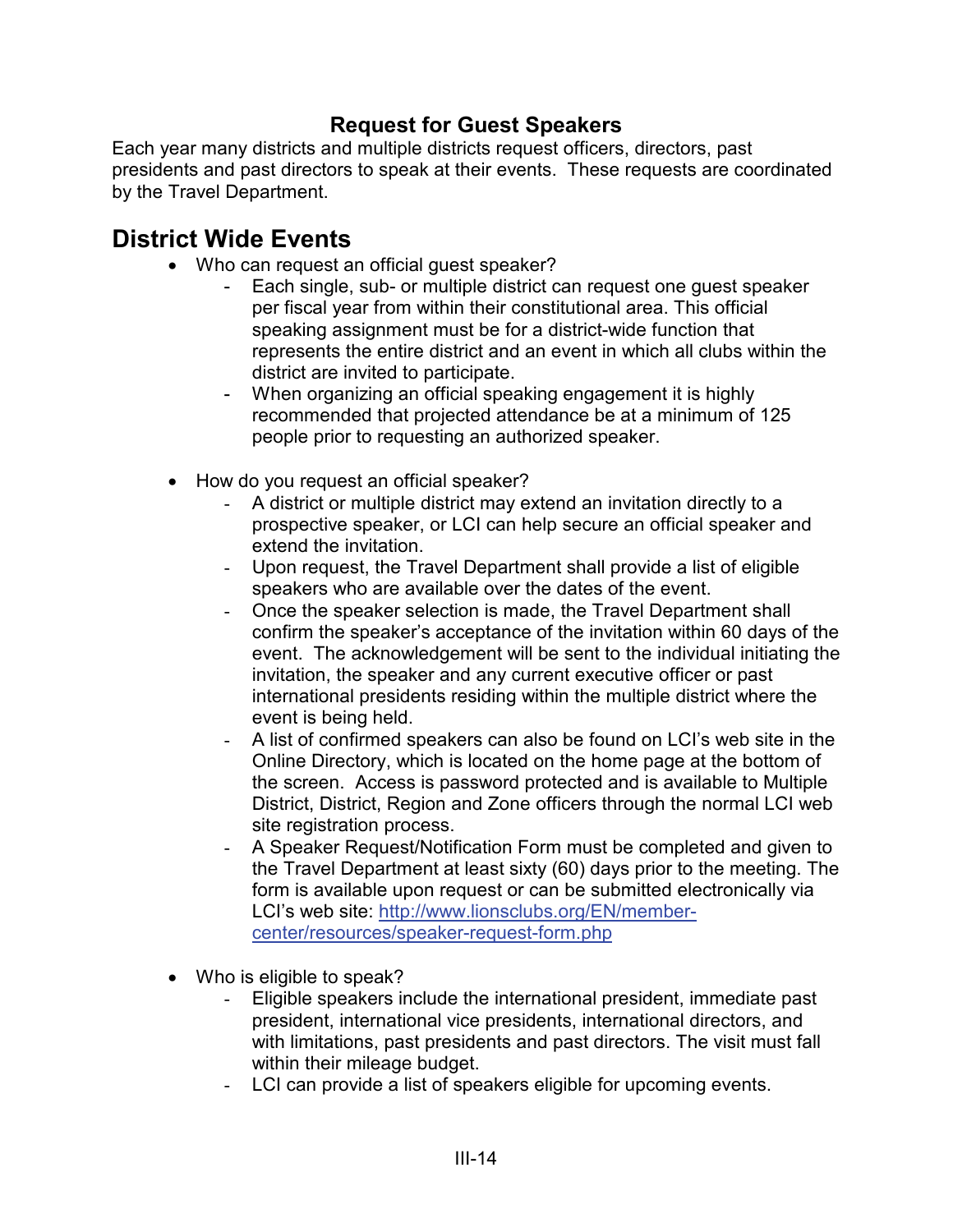- With the exception of the executive officers, speakers must be elected from and reside in the constitutional area from which the invitation is made. They may, however, be from outside the single or multiple district.
- Speakers from USA, its affiliates, Bermuda, Bahamas or Canada, shall be permitted to travel in both constitutional areas.
- Speakers are approved according to the following order of precedence:
	- a) Any executive officer, international director or, if none available, then,
	- b) Any past international president or past international director or, if none available, then,
	- c) A past district governor residing in the single or multiple district in which the meeting is to be held.
- How do we invite an executive officer to speak at our event?
	- The international president, immediate past president, first and second vice presidents willingly accept invitations from anywhere in the world.
	- All requests should be submitted to the Travel Department at LCI.
	- A request may be submitted for any officer or a specific person or position.
	- The invitation will be extended by LCI to the executive officer.
	- You will be advised by LCI of their availability.
- What are the financial responsibilities of the district (single, sub- or multiple)?
	- LCI will cover the travel expenses for the official speaker and adult companion within the speaker's respective budget.
	- The host district (single, sub- or multiple) is responsible for all local expenses of the speaker and adult companion, including hotel, meals and local transportation.
- Can we invite a past international president to be an official speaker?
	- A past international president can be invited to be an official speaker if all the current directors are busy in the constitutional area.
	- Past international presidents are eligible to speak in an adjacent multiple district regardless of the availability of a current director.
	- The visit must fall within their mileage budget.
- Can we invite a past international director to be an official speaker?
	- A past international director can be invited to be an official speaker if all the current directors are busy in the constitutional area.
	- Past international directors are eligible to speak in an adjacent multiple district regardless of the availability of a current director.
	- The visit must fall within their mileage budget.